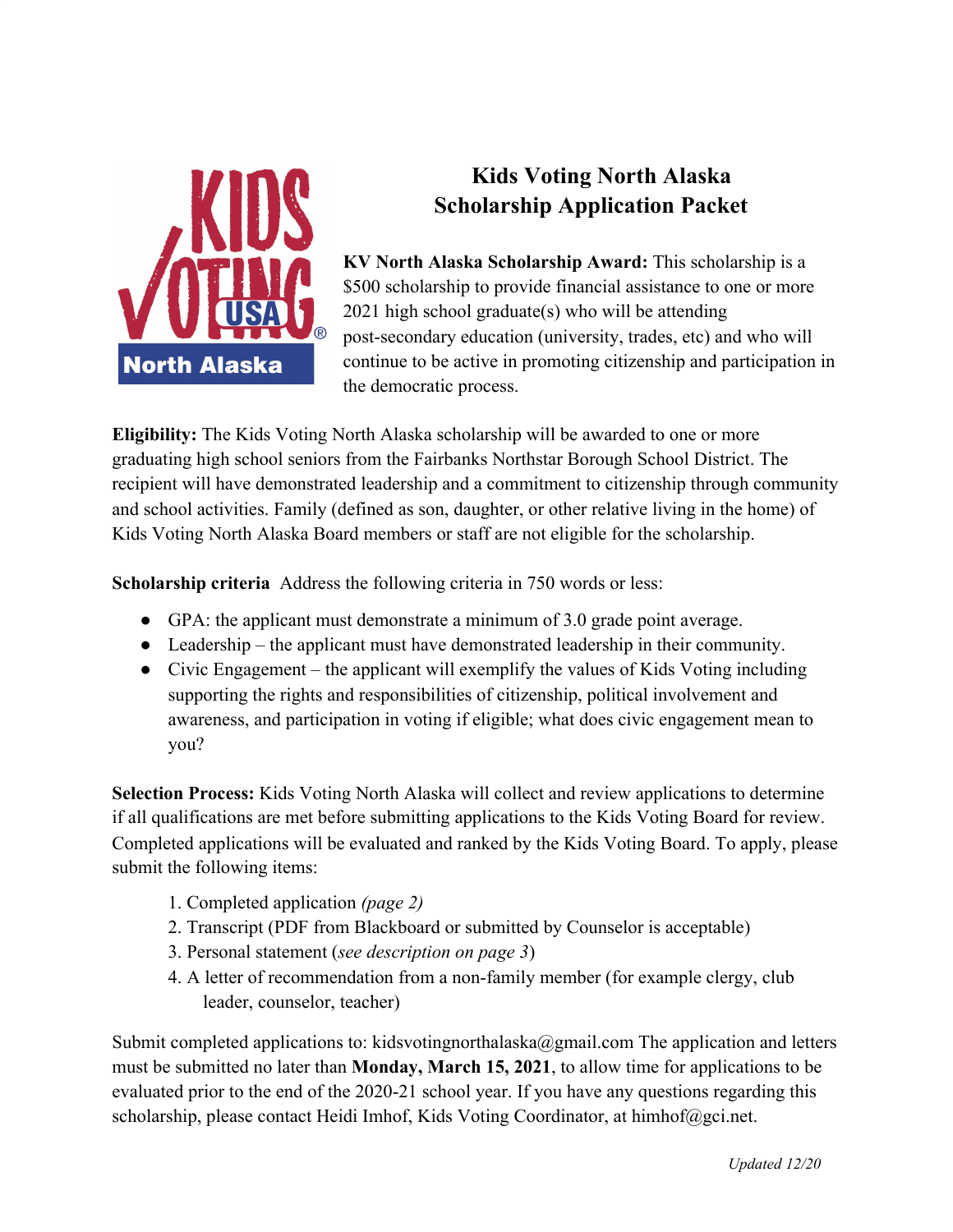

|                                                                | Name: Phone: Phone:                                                              |
|----------------------------------------------------------------|----------------------------------------------------------------------------------|
|                                                                |                                                                                  |
|                                                                |                                                                                  |
|                                                                |                                                                                  |
|                                                                |                                                                                  |
|                                                                | High School Currently Attending: Carrier Control Control of PA:                  |
| Choices of Postsecondary Institution & Major Area(s) of Study: |                                                                                  |
|                                                                | ,我们也不能在这里的时候,我们也不能在这里的时候,我们也不能在这里的时候,我们也不能会不能在这里的时候,我们也不能会不能会不能会不能会不能会不能会不能会不能会不 |
|                                                                |                                                                                  |
|                                                                |                                                                                  |
| List two references and phone contact information:             |                                                                                  |
|                                                                |                                                                                  |
|                                                                |                                                                                  |
| Contact Information for Parent/Guardian:                       |                                                                                  |
|                                                                |                                                                                  |
|                                                                |                                                                                  |
| Student Signature:                                             |                                                                                  |